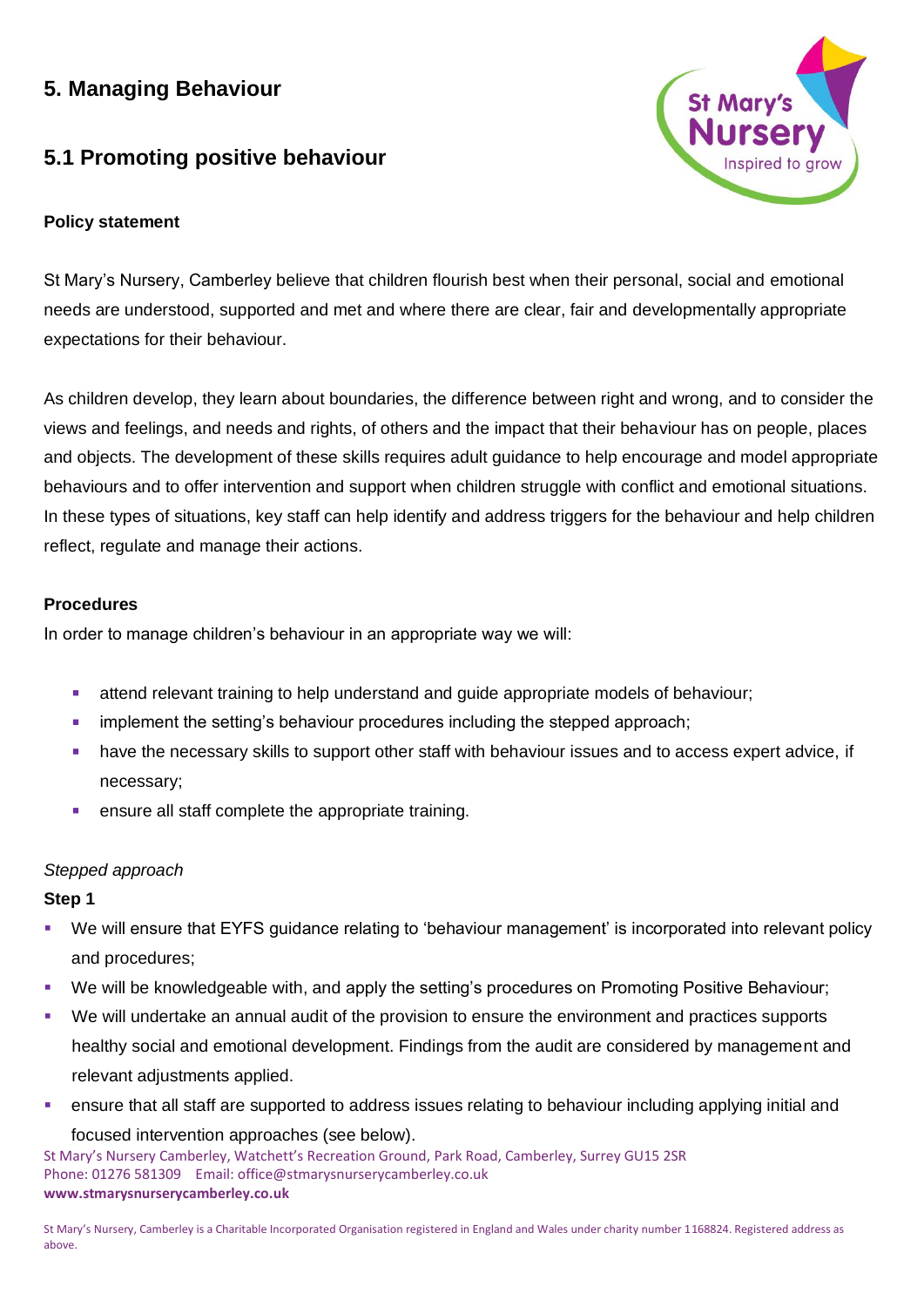

# **Step 2**

- We address unwanted behaviours using the agreed and consistently applied initial intervention approach. If the unwanted behaviour does not reoccur or cause concern then normal monitoring will resume.
- **EXECT** Behaviours that result in concern for the child and/or others will be discussed between the key person, and Special Educational Needs Coordinator (SENCO) or/and manager. During the meeting, the key person will use their knowledge and assessments of the child to share any known influencing factors (new baby, additional needs, illness etc.) in order to place the behaviour into context. Appropriate adjustments to practice will be agreed and if successful normal monitoring resumed.
- **■** If the behaviour continues to reoccur and remain a concern then the key person should liaise with parents to discuss possible reasons for the behaviour and to agree next steps. If a cause for the behaviour is not known or only occurs whilst in the setting then the SENCO will suggest using a focused intervention approach to identify a trigger for the behaviour.
- **EXT** If a trigger is identified then the SENCO and key person will meet with the parents to plan support for the child through developing an action plan. If relevant, recommended actions for dealing with the behaviour at home should be agreed with the parent/s and incorporated into the plan. Other members of the staff team should be informed of the agreed actions in the action plan and help implement the actions. The plan should be monitored and reviewed regularly by the key person and SENCO until improvement is noticed.

All incidents and intervention relating to unwanted and challenging behaviour by children should be clearly and appropriately logged.

#### **Step 3**

- If, despite applying the initial intervention and focused intervention approaches, the behaviour continues to occur and/or is of significant concern, then the behaviour coordinator and SENCO will invite the parents to a meeting to discuss external referral and next steps for supporting the child in the setting.
- ▪
- **■** It may be agreed that an Early Help Assessment should begin and that specialist help be sought for the child – this support may address either developmental or welfare needs. If the child's behaviour is part of a range of welfare concerns that also include a concern that the child may be suffering or likely to suffer significant harm, follow the Safeguarding and Children and Child Protection Policy (1.2). It may also be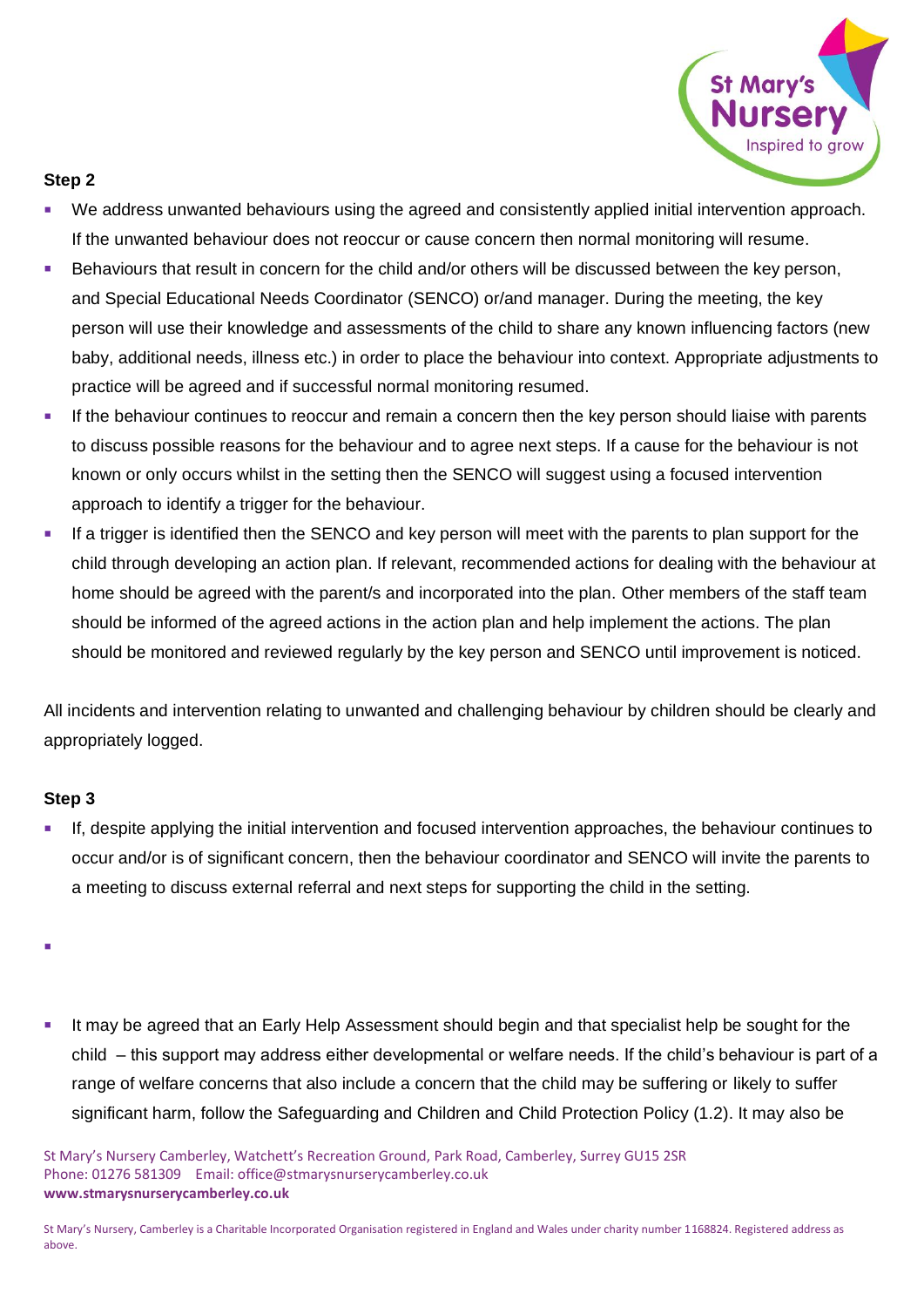

agreed that the child should be referred for an Education, Health and Care assessment. (See Supporting Children with SEN policy 9.2)

Advice provided by external agencies should be incorporated into the child's action plan and regular multidisciplinary meetings held to review the child's progress.

# *Initial intervention approach*

- We use an initial problem solving intervention for all situations in which a child or children are distressed on in conflict. All staff use this intervention consistently.
- This type of approach involves an adult approaching the situation calmly, stopping any hurtful actions, acknowledging the feelings of those involved, gathering information, restating the issue to help children reflect, regain control of the situation and resolve the situation themselves.
- Periodically the effectiveness of the approach will be checked.

# *Focused intervention approach*

- The reasons for some types of behaviour are not always apparent, despite the knowledge and input from key staff and parents.
- Where we have considered all possible reasons, then a focused intervention approach should then be applied.
- **•** This approach allows the key person and behaviour coordinator to observe, reflect, and identify causes and functions of unwanted behaviour in the wider context of other known influences on the child.
- We follow the ABC method which uses key observations to identify a) an event or activity (antecedent) that occurred immediately before a particular behaviour, b) what behaviour was observed and recorded at the time of the incident, and c) what the consequences were following the behaviour. Once analysed, the focused intervention should help determine the cause (e.g. ownership of a toy or fear of a situation) and function of the behaviour (to obtain the toy or avoid a situation) and suitable support will be applied.

# *Use of rewards and sanctions*

- **E.** All children need consistent messages, clear boundaries and guidance to intrinsically manage their behaviour through self-reflection and control.
- Rewards such as excessive praise and stickers may provide an immediate change in the behaviour but will not teach children how to act when a 'prize' is not being given or provide the child with the skills to manage situations and their emotions. Instead, a child is taught how to be 'compliant' and respond to meet adult's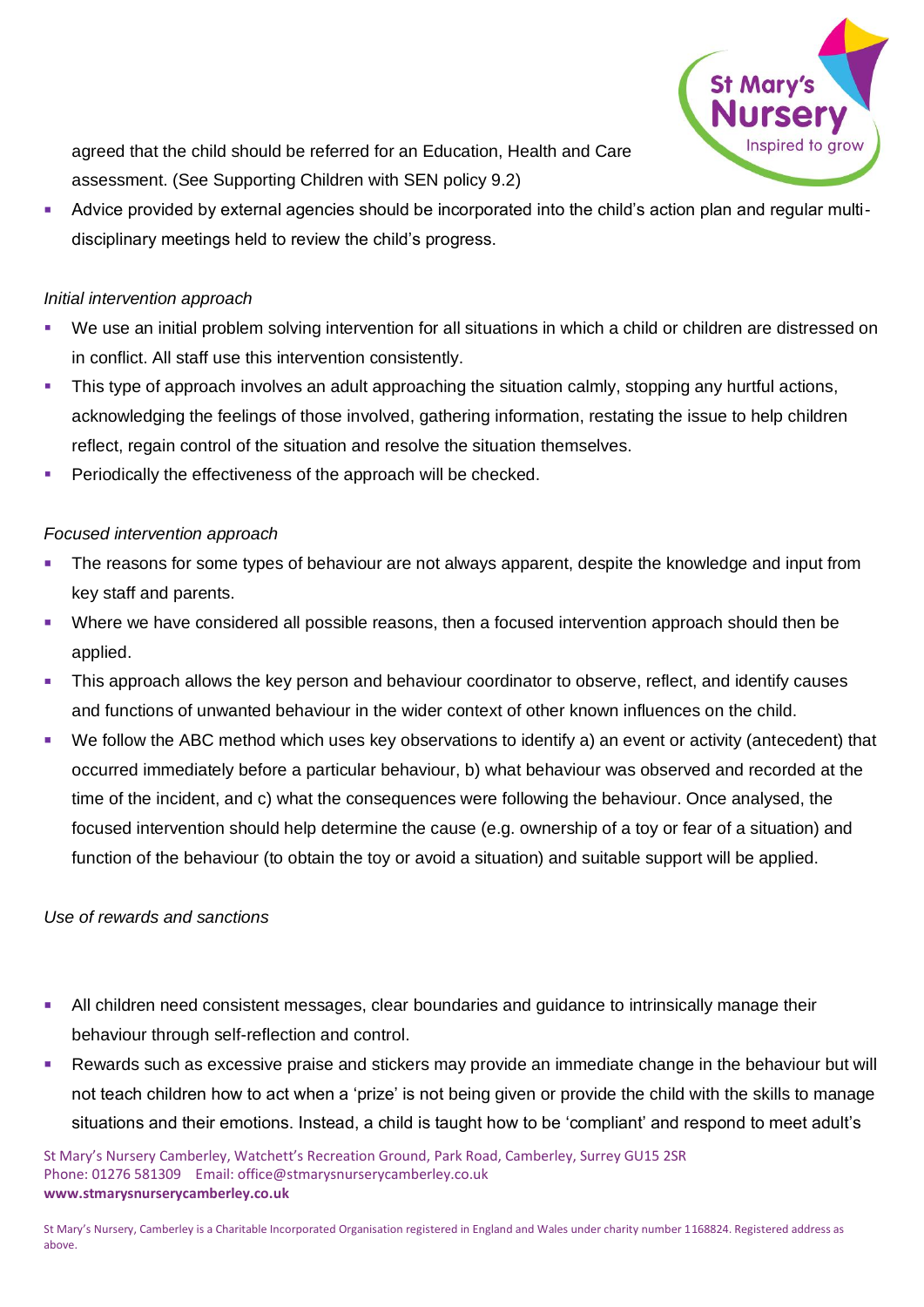

own expectations in order to obtain a reward (or for fear of a sanction). If used then the type of rewards and their functions must be carefully considered before applying.

Children should never be labelled, criticised, humiliated, punished, shouted at or isolated by removing them from the group and left alone in 'time out' or on a 'naughty chair'. However, if necessary children can be accompanied and removed from the group in order to calm down and if appropriate helped to reflect on what has happened.

# *Use of physical intervention*

- The term physical intervention is used to describe any forceful physical contact by an adult to a child such as grabbing, pulling, dragging, or any form of restraint of a child such as holding down. Where a child is upset or angry, staff will speak to them calmly, encouraging them to vent their frustration in other ways by diverting the child's attention.
- Staff should not use physical intervention or the threat of physical intervention, to manage a child's behaviour unless it is necessary to use "reasonable force in order to prevent children from injuring themselves or others or damage property" (EYFS).
- **EXECT** If "reasonable force" has been used for any of the reasons shown above, parents are to be informed on the same day that it occurs. The intervention will be recorded as soon as possible within the child's file, which states clearly when and how parents were informed.
- Corporal (physical) punishment of any kind should never be used or threatened.

#### *Challenging Behaviour/Aggression by children towards other children*

- Any aggressive behaviour by children towards other children will result in a staff member intervening immediately to challenge and prevent escalation.
- If the behaviour has been significant or may potentially have a detrimental effect on the child, the parents of the child who has been the victim of behaviour and the parents of the child who has been the perpetrator should be informed.
- The designated person will contact children's social services if appropriate, i.e., if a child has been seriously injured, or if there is reason to believe that a child's challenging behaviour is an indication that they themselves are being abused.
- The designated person will make a written record of the incident, which is kept in the child's file; in line with the *Safeguarding children, young people and vulnerable adults* policy.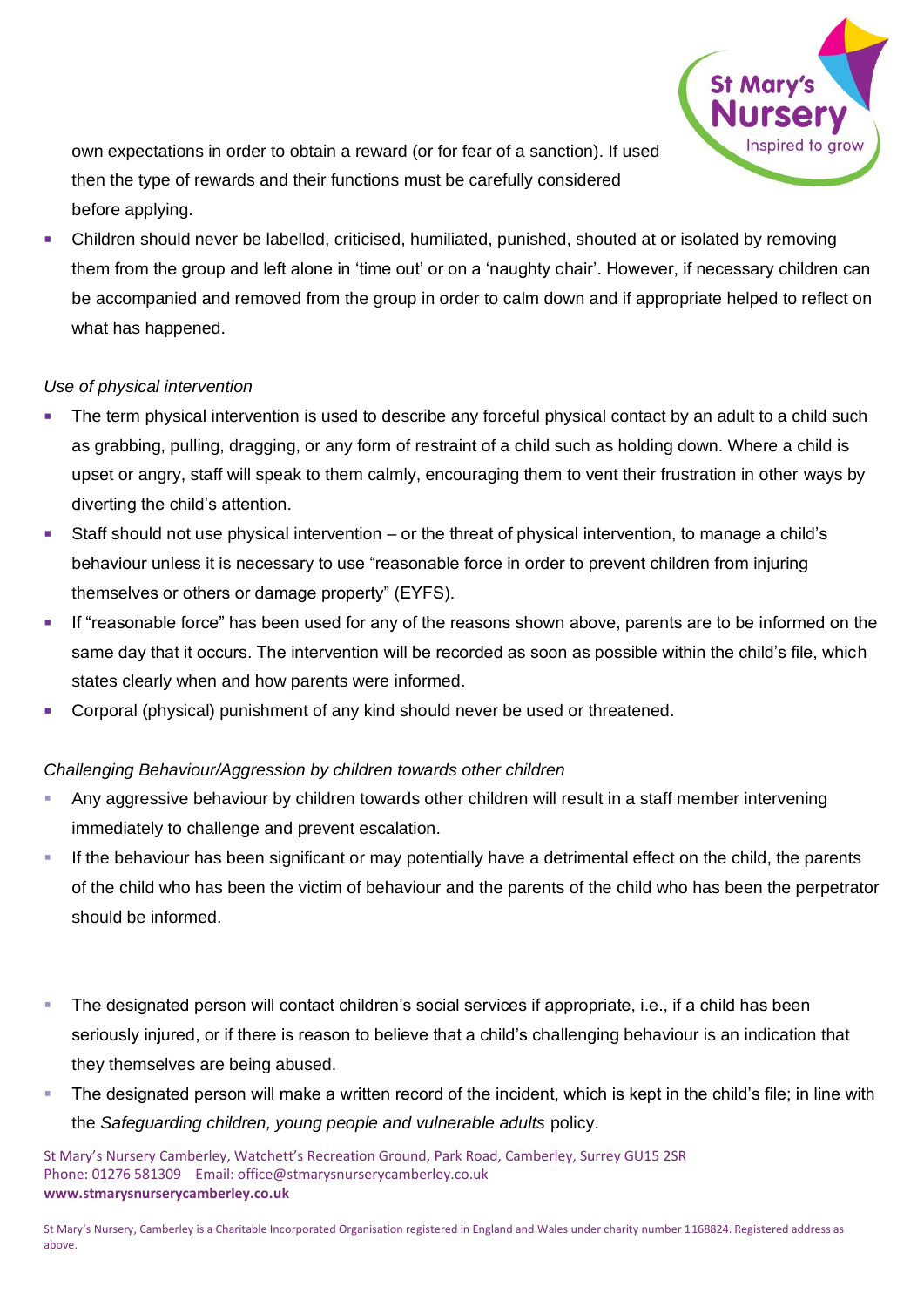

- **The designated person should complete a risk assessment related to the** child's challenging behaviour to avoid any further instances.
- The designated person should meet with the parents of the child who has been affected by the behaviour to advise them of the incident and the setting's response to the incident.
- Ofsted should be notified if appropriate, i.e., if a child has been seriously injured.
- Relevant health and safety procedures and procedures for dealing with concerns and complaints should be followed.
- Parents should also be asked to sign risk assessments where the risk assessment relates to managing the behaviour of a specific child.

Bullying is a behaviour that both parents and practitioners worry about. Bullying is a deliberate, aggressive and repeated action, which is carried out with intent to cause harm or distress to others. It requires the child to have 'theory of mind' and a higher level of reasoning and thinking, all of which are complex skills that most three-year-olds have not yet developed (usually after the age of four along with empathy). Therefore, an outburst by a three-year-old is more likely to be a reflection of the child's emotional well-being, their stage of development or a behaviour that they have copied from someone else.

Young children are keen observers and more likely to copy behaviours, which mimic the actions of others, especially the actions of people they have established a relationship with. These are learnt behaviours rather than premeditated behaviours because children this young do not have sufficiently sophisticated cognition to carry out the type of bullying an older child can do. Unless addressed early, this type of pre-bullying behaviour in young children can lead on to bullying behaviour later in childhood. The fear is that by labelling a child as a bully so early in life we risk influencing negative perceptions and expectations of the child which will impact on their self-image, self-esteem and may adversely affect their long term behaviour. This label can stick with the child for the rest of their life.

#### *Challenging unwanted behaviour from adults in the setting*

Settings will not tolerate behaviour from an adult which demonstrates a dislike, prejudice and/or discriminatory attitude or action towards any individual or group. This includes negativity towards groups and individuals living outside the UK (xenophobia). This also applies to the same behaviour if directed towards specific groups of people and individuals who are British Citizens residing in the UK.